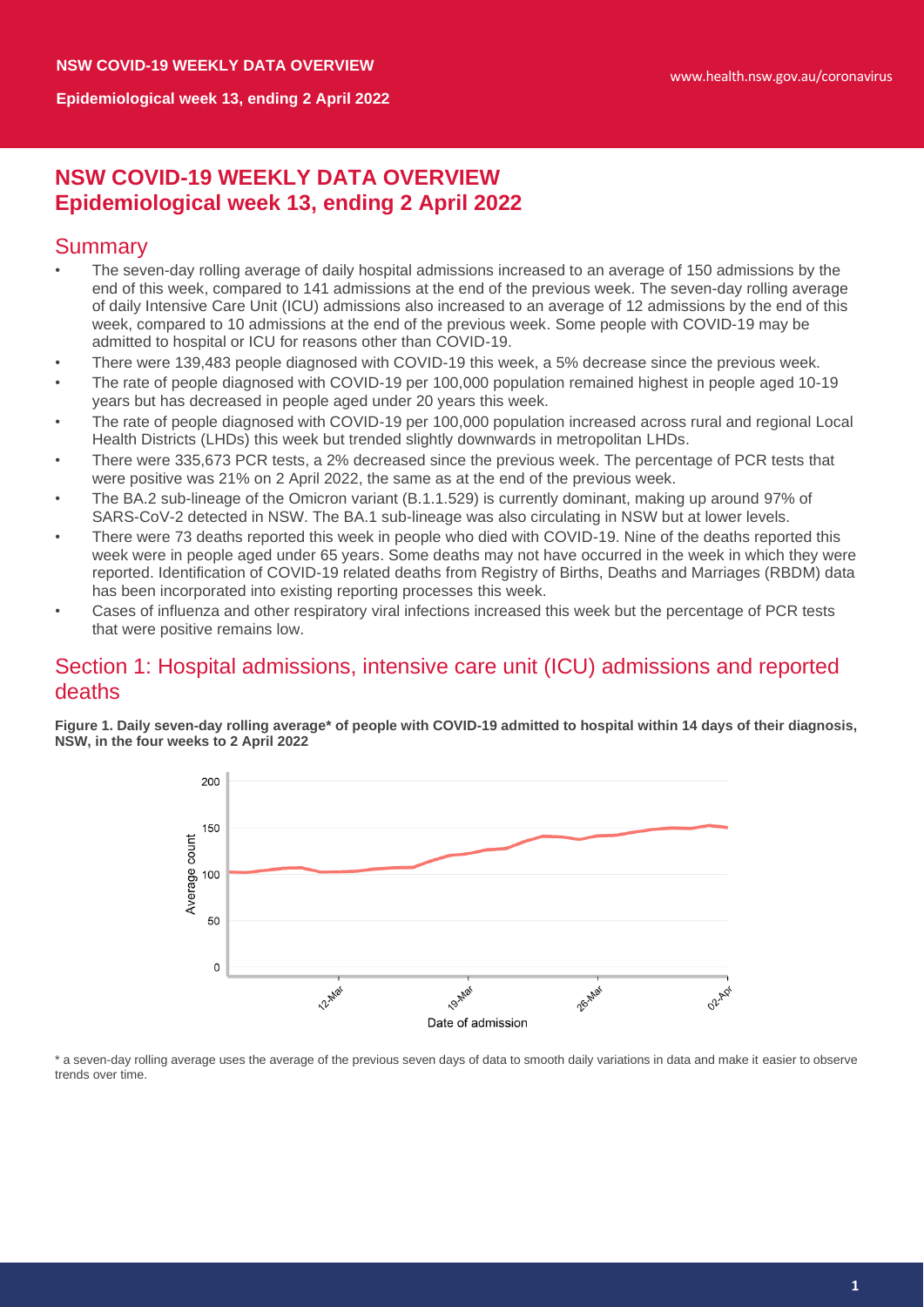#### **NSW COVID-19 WEEKLY DATA OVERVIEW**

## **Epidemiological week 13, ending 2 April 2022**

**Figure 2. Daily seven-day rolling average of people with COVID-19 admitted to intensive care units, NSW, in the four weeks to 2 April 2022**



- Hospital admissions and ICU admissions in people with COVID-19 have increased in the last week. The reason for admission may be unrelated to COVID-19.
- In the last week, 1,089 people diagnosed with COVID-19 in the previous 14 days were admitted to a NSW public hospital. The seven-day rolling average of daily hospital admissions increased to an average of 150 admissions by the end of this week, compared to 141 admissions at the end of the previous week.
- In the last week, 83 people diagnosed with COVID-19 were admitted to ICU. The seven-day rolling average of daily ICU admissions increased to an average of 12 admission by the end of this week, compared to 10 admissions at the end of the previous week.

**Table 1. Vaccination status of people with a COVID-19 diagnosis in the previous 14 days who were admitted to hospital in the week ending 2 April 2022, NSW**

| <b>Vaccination status</b> | Admitted to hospital (but<br>not to $ICU$ ) $(\%)$ | Admitted to ICU (%) | <b>Total</b> |
|---------------------------|----------------------------------------------------|---------------------|--------------|
| Three or more doses       | 401 (37%)                                          | 37 (45%)            | 425 (37%)    |
| Two doses                 | 334 (31%)                                          | 29 (35%)            | 357 (31%)    |
| One dose                  | 31(3%)                                             | $0(0\%)$            | 31(3%)       |
| No dose/Unknown           | 323 (30%)                                          | 17 (20%)            | 336 (29%)    |
| Total                     | 1,089 (100%)                                       | 83 (100%)           | 1,149 (100%) |

**Table 2. Reported deaths of people with COVID-19, by vaccination status, NSW, in the week ending 2 April 2022**

| <b>Vaccination status</b> | <b>Number of deaths</b> |
|---------------------------|-------------------------|
| Three or more doses       | 27 (37%)                |
| Two doses                 | 26 (36%)                |
| One dose                  | $1(1\%)$                |
| No dose/Unknown           | 19 (26%)                |
| Total                     | 73 (100%)               |

• COVID-19 vaccines are very effective in preventing the severe impacts of infections with the virus. Almost 95 per cent of people aged 16 and over in NSW have received two doses of a COVID-19 vaccine, almost 65 per cent of people eligible for their third dose have received it. With such high vaccination coverage in the community, a greater proportion of people admitted to hospital or ICU with COVID-19 are now vaccinated with two or three doses. However, people who are not vaccinated remain far more likely to suffer severe COVID-19. The minority of the overall population who have not been vaccinated are significantly overrepresented among patients in hospitals and ICUs with COVID-19. Note that because some people with COVID-19 who are admitted to hospital or ICU are admitted for conditions unrelated to their COVID-19 infection, these admissions will not be prevented by vaccination.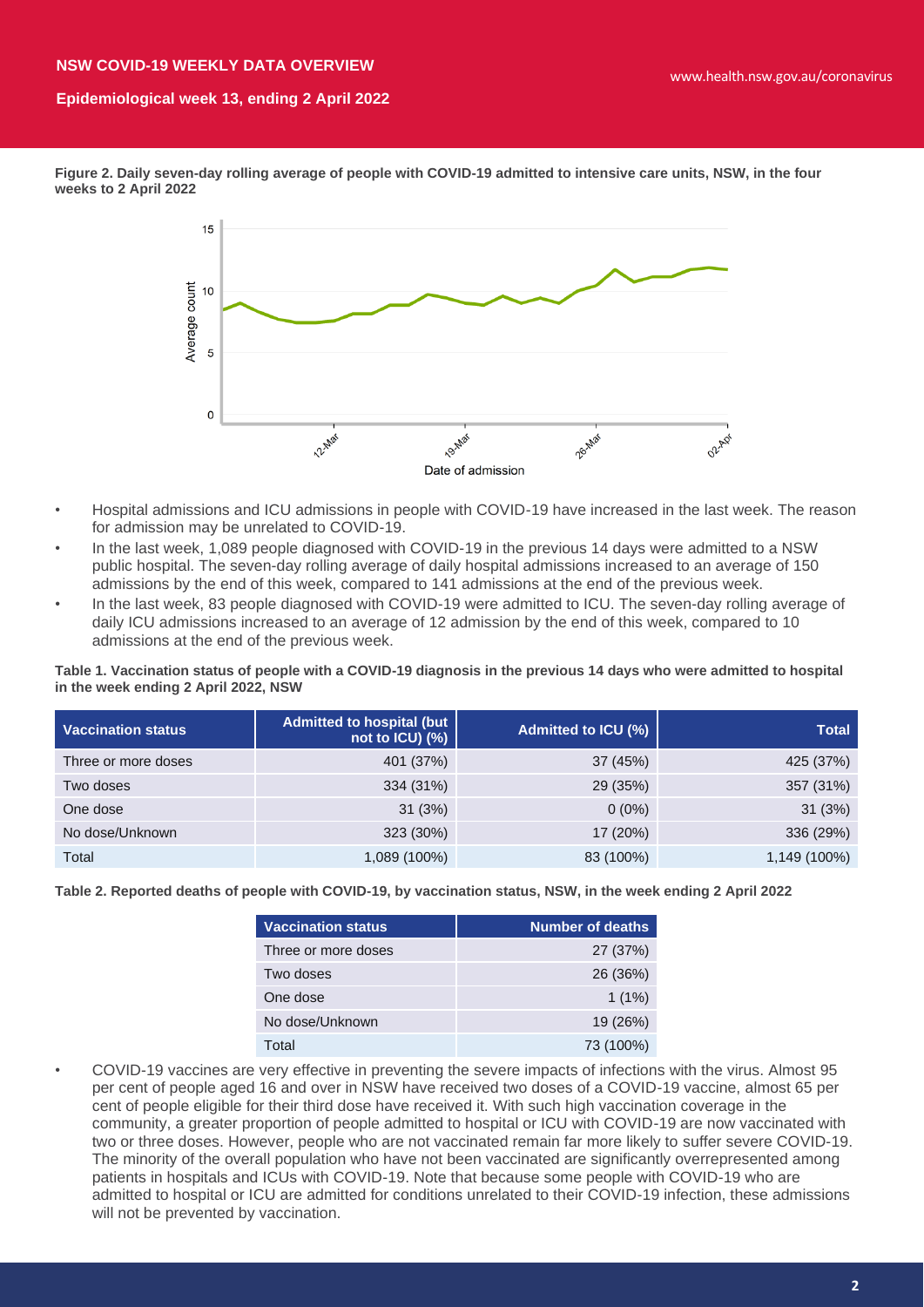**Table 3. Age group of people with a COVID-19 diagnosis in the previous 14 days who were admitted to hospital in the week ending 2 April 2022, NSW**

| Age group (years) | <b>Admitted to hospital (but</b><br>not to ICU) (%) | Admitted to ICU (%) | <b>Total</b> |
|-------------------|-----------------------------------------------------|---------------------|--------------|
| $0 - 9$           | 105 (10%)                                           | 2(2%)               | 107 (9%)     |
| $10 - 19$         | 65 (6%)                                             | 2(2%)               | 66 (6%)      |
| $20 - 29$         | 113 (10%)                                           | 11 (13%)            | 123 (11%)    |
| 30-39             | 157 (14%)                                           | 10 (12%)            | 162 (14%)    |
| $40 - 49$         | 96 (9%)                                             | $8(10\%)$           | 104 (9%)     |
| 50-59             | 84 (8%)                                             | 13 (16%)            | 93 (8%)      |
| 60-69             | 106 (10%)                                           | $8(10\%)$           | 111 (10%)    |
| 70-79             | 149 (14%)                                           | 16 (19%)            | 160 (14%)    |
| 80-89             | 157 (14%)                                           | 12 (14%)            | 165 (14%)    |
| $90+$             | 57 (5%)                                             | $1(1\%)$            | 58 (5%)      |
| Total             | 1,089 (100%)                                        | 83 (100%)           | 1,149 (100%) |

**Table 4. Reported deaths of people with COVID-19, by age group, NSW, in the week ending 2 April 2022**

| Age-group (years) | <b>Number of deaths</b> |
|-------------------|-------------------------|
| $0 - 9$           | $0(0\%)$                |
| $10 - 19$         | $0(0\%)$                |
| $20 - 29$         | $0(0\%)$                |
| 30-39             | 2(3%)                   |
| $40 - 49$         | $0(0\%)$                |
| 50-59             | 3(4%)                   |
| 60-69             | 6(8%)                   |
| 70-79             | 15 (21%)                |
| 80-89             | 30 (41%)                |
| $90+$             | 17 (23%)                |
| Total             | 73 (100%)               |

- Despite the substantial protection from COVID-19 provided by vaccination, older age remains a significant risk factor for serious illness and death with COVID-19, particularly when combined with significant underlying health conditions.
- Of the 73 people who were reported to have died with COVID-19, 28 were aged care residents. Six of these people died in hospital and 22 died at an aged care facility.
- Seven of the deaths occurred at home. Among these, one was diagnosed after death. All seven had significant underlying health conditions.
- Of the nine people aged under 65 years who died with COVID-19, one was unvaccinated, five had received two vaccine doses and three had received three vaccine doses. Eight of these people had significant underlying health conditions.
- Reported deaths were classified as COVID-19 deaths if they met the surveillance definition in the Communicable Diseases Network of Australia's COVID-19 National Guidelines for Public Heath Units. Under this definition, deaths are considered COVID-19 deaths for surveillance purposes if the person died with COVID-19, not necessarily because COVID-19 was the cause of death. Deaths may be excluded if there was a clear alternative cause of death that was unrelated to COVID-19 (e.g. major trauma).
- NSW Health dose not report deaths under investigation by the Coroner until the Coroner issues their findings on the cause of death.
- COVID-19 related deaths are notified to NSW Health from a range of sources, including public and private hospitals, aged care facilities, and the Coroner. Not all deaths reported by NSW Health occurred in the week in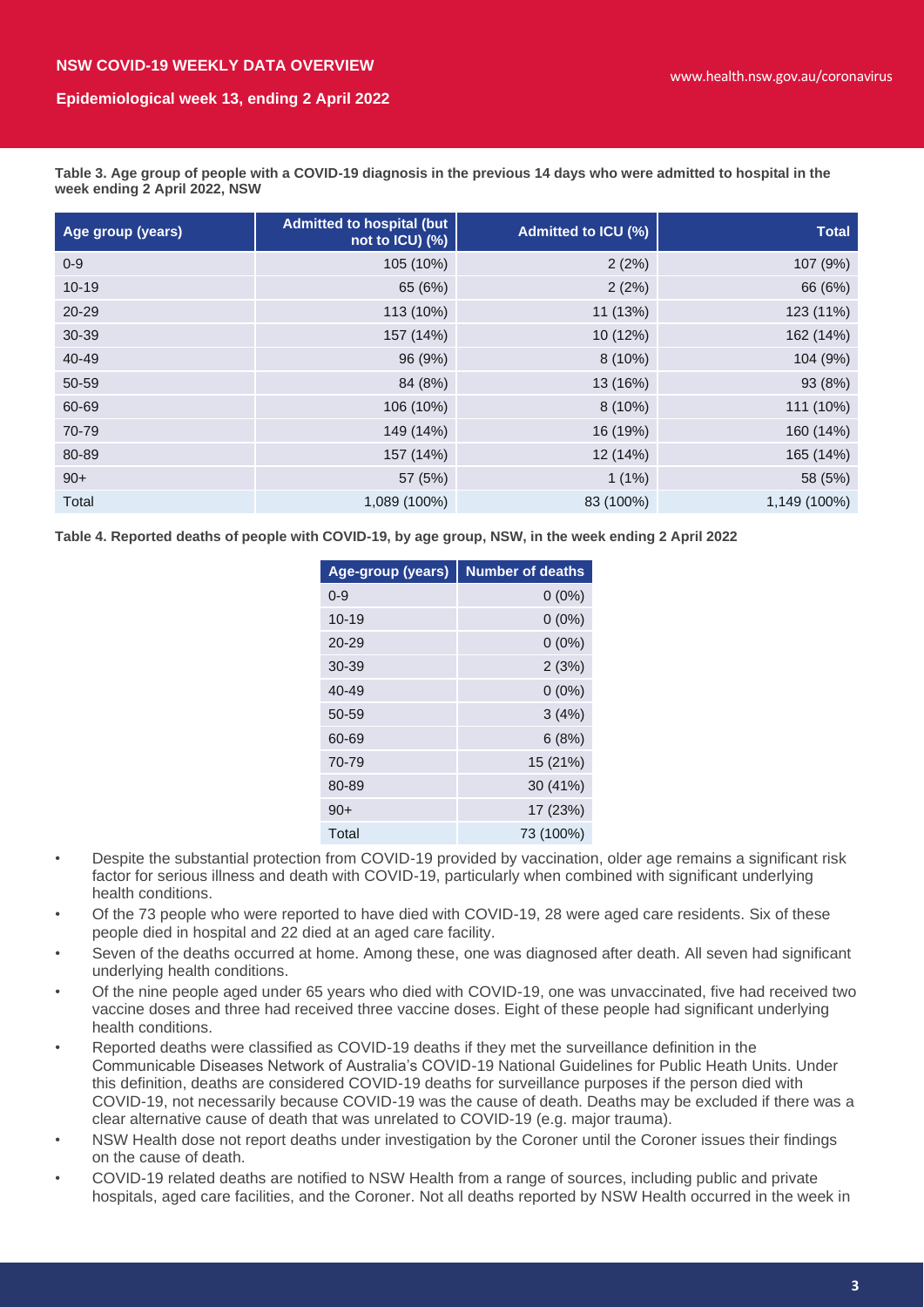which they are reported as there is sometimes a delay between a death occurring and it being reported to NSW Health.

• Following an analysis comparing reported deaths from January 2020 to March 2022 with all those identified in death certificates by the NSW Registry of Births, Deaths and Marriages (RBDM), NSW Health reported an additional 331 COVID-19 related deaths this week. A report providing details of these deaths is available on the [NSW Health website.](https://www.health.nsw.gov.au/Infectious/covid-19/Pages/weekly-reports.aspx) Information available from death certificates provided by RBDM have now been incorporated into daily reporting processes.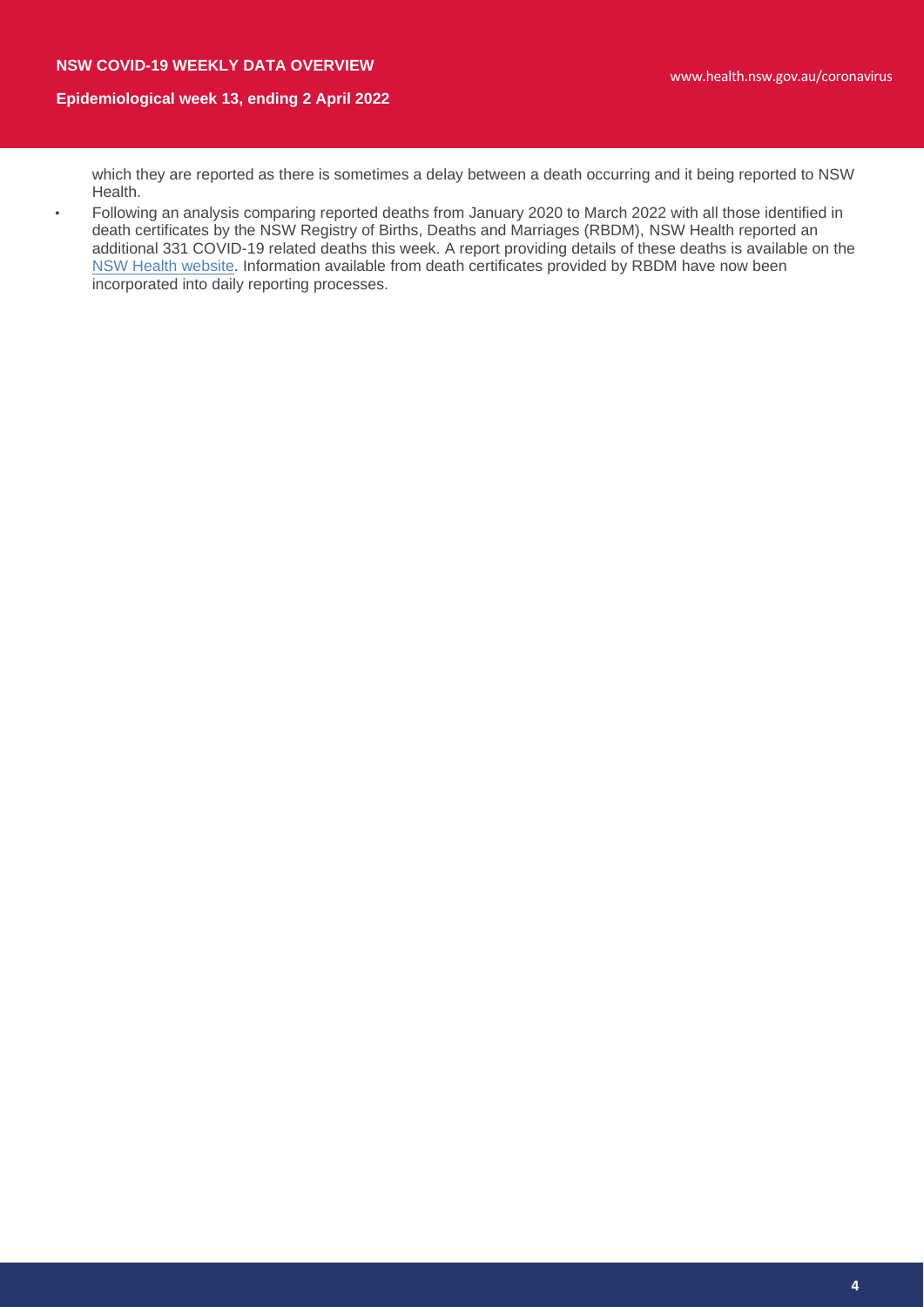# Section 2: Number of people diagnosed with COVID-19

**Figure 3. Number of people diagnosed with COVID-19, by date of test and type of test performed, NSW, in the four weeks to 2 April 2022**



- There were 139,483 people diagnosed with COVID-19 this week, a 5% decrease compared to 145,907 people diagnosed with COVID-19 in the previous week.
- Mandatory registration of positive RAT results commenced on 12 January 2022, with people encouraged to register their results from 1 January onwards.

**Figure 4. Daily seven-day rolling average rate of people reported with COVID-19 per 100,000 population, by age group and test date, NSW, in the four weeks to 2 April 2022**



- The rate of people diagnosed with COVID-19 per 100,000 population decreased this week in people aged under 20 years. The rate in all other age groups increased or remained stable.
- The rate remains highest in people aged 10-19 years.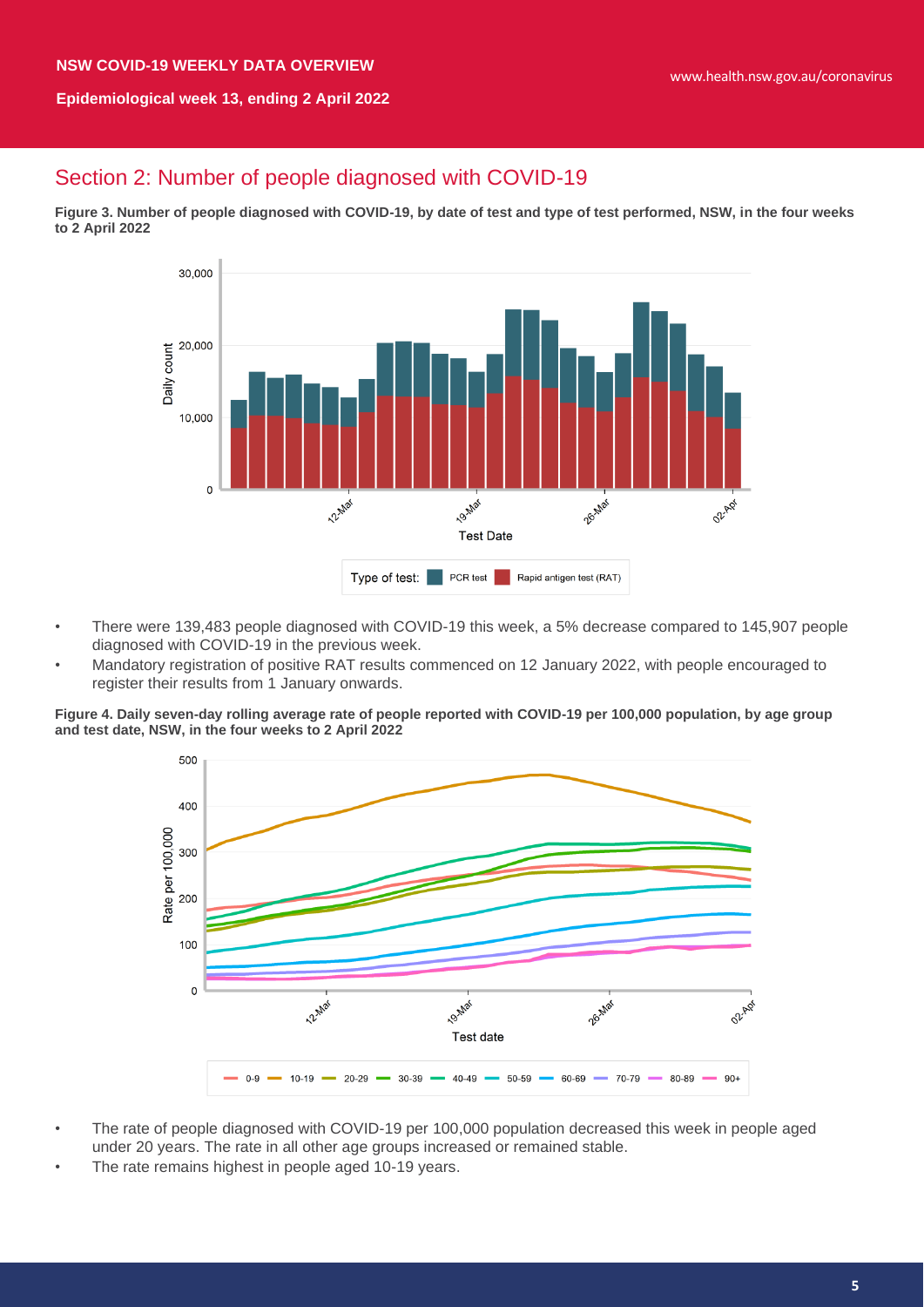**Figure 5. Daily seven-day rolling average rate of people reported with COVID-19 per 100,000 population, by metropolitan Local Health District and test date, NSW, in the four weeks to 02 April 2022**



**Figure 6. Daily seven-day rolling average rate of people reported with COVID-19 per 100,000 population, by rural and regional Local Health District and test date, NSW, in the four weeks to 2 April 2022**



• The rate of people diagnosed with COVID-19 per 100,000 population increased across rural and regional Local Health Districts (LHDs) in the week ending 2 April 2022 but trended slightly downwards in metropolitan LHDs.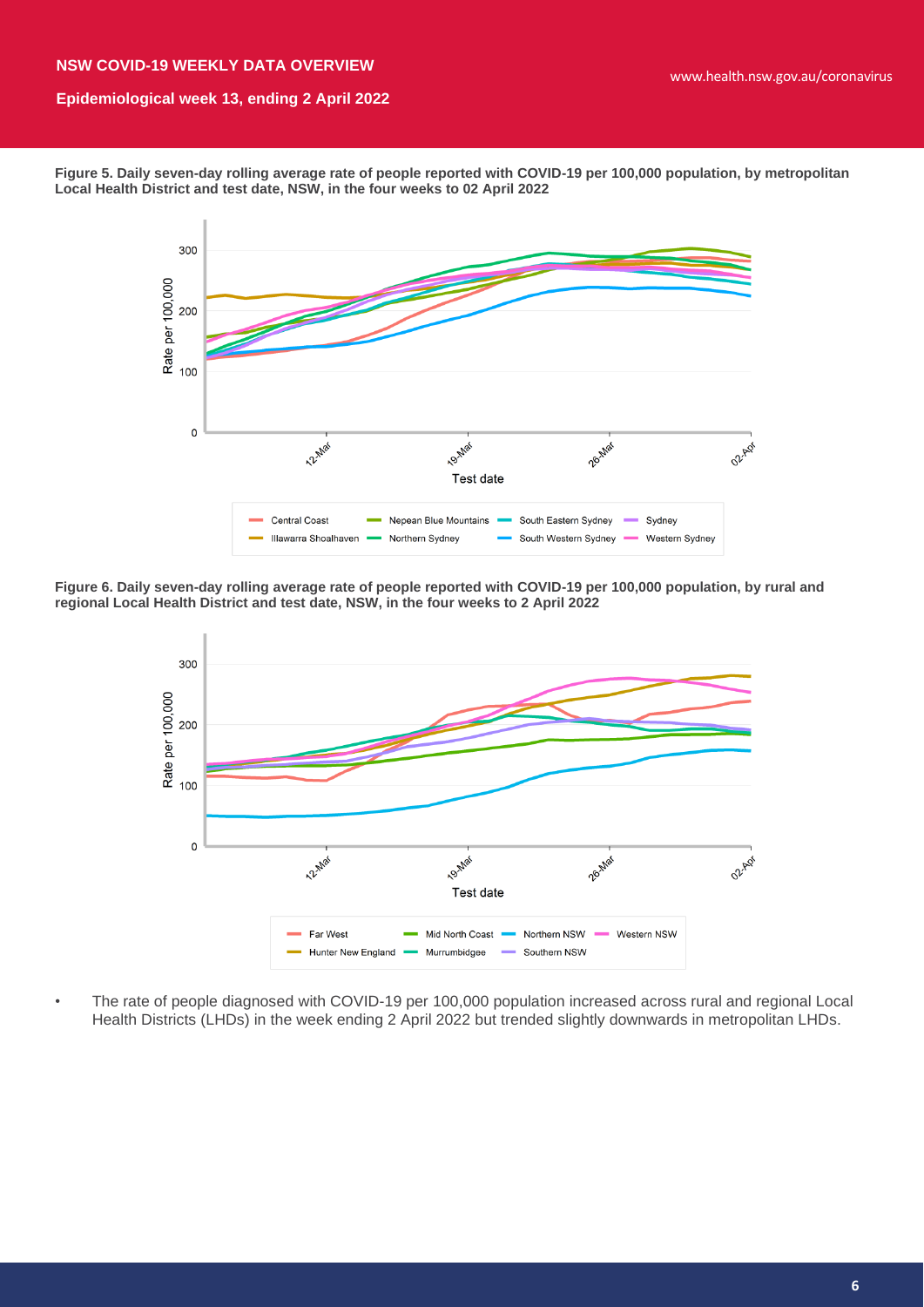**Table 5. Number of people diagnosed with COVID-19, by test type, age group and Local Health District, NSW, in the week ending 2 April 2022**

|                                      | <b>People diagnosed by</b><br>a PCR test | <b>People diagnosed by</b><br>rapid antigen test | <b>Total</b>   |  |  |  |
|--------------------------------------|------------------------------------------|--------------------------------------------------|----------------|--|--|--|
| Age group (years)                    |                                          |                                                  |                |  |  |  |
| $0 - 9$                              | 5,654 (34%)                              | 10,907 (66%)                                     | 16,561 (100%)  |  |  |  |
| $10 - 19$                            | 7,129 (30%)                              | 16,945 (70%)                                     | 24,074 (100%)  |  |  |  |
| 20-29                                | 8,217 (39%)                              | 12,597 (61%)                                     | 20,814 (100%)  |  |  |  |
| 30-39                                | 9,478 (39%)                              | 14,633 (61%)                                     | 24,111 (100%)  |  |  |  |
| 40-49                                | 8,543 (39%)                              | 13,286 (61%)                                     | 21,829 (100%)  |  |  |  |
| 50-59                                | 6,790 (45%)                              | 8,335 (55%)                                      | 15,125 (100%)  |  |  |  |
| 60-69                                | 4,826 (50%)                              | 4,739 (50%)                                      | 9,565 (100%)   |  |  |  |
| 70-79                                | 2,750 (54%)                              | 2,329 (46%)                                      | 5,079 (100%)   |  |  |  |
| 80-89                                | 1,104 (59%)                              | 756 (41%)                                        | 1,860 (100%)   |  |  |  |
| $90+$                                | 319 (69%)                                | 143 (31%)                                        | 462 (100%)     |  |  |  |
| All ages <sup>^</sup>                | 54,810 (39%)                             | 84,670 (61%)                                     | 139,480 (100%) |  |  |  |
| Local Health District (LHD)*         |                                          |                                                  |                |  |  |  |
| <b>Central Coast</b>                 | 2,117 (31%)                              | 4,666 (69%)                                      | 6,783 (100%)   |  |  |  |
| Illawarra Shoalhaven                 | 3,180 (41%)                              | 4,517 (59%)                                      | 7,697 (100%)   |  |  |  |
| Nepean Blue Mountains                | 2,865 (37%)                              | 4,888 (63%)                                      | 7,753 (100%)   |  |  |  |
| Northern Sydney                      | 7,162 (41%)                              | 10,365 (59%)                                     | 17,527 (100%)  |  |  |  |
| South Eastern Sydney                 | 7,467 (47%)                              | 8,523 (53%)                                      | 15,990 (100%)  |  |  |  |
| South Western Sydney                 | 6,994 (44%)                              | 8,816 (56%)                                      | 15,810 (100%)  |  |  |  |
| Sydney                               | 5,826 (48%)                              | 6,290 (52%)                                      | 12,116 (100%)  |  |  |  |
| Western Sydney                       | 8,829 (48%)                              | 9,503 (52%)                                      | 18,332 (100%)  |  |  |  |
| <b>Total metropolitan LHDs</b>       | 44,440 (44%)                             | 57,568 (56%)                                     | 102,008 (100%) |  |  |  |
| Far West                             | 104 (21%)                                | 393 (79%)                                        | 497 (100%)     |  |  |  |
| <b>Hunter New England</b>            | 5,599 (31%)                              | 12,661 (69%)                                     | 18,260 (100%)  |  |  |  |
| Mid North Coast                      | 323 (11%)                                | 2,520 (89%)                                      | 2,843 (100%)   |  |  |  |
| Murrumbidgee                         | 784 (21%)                                | 3,025 (79%)                                      | 3,809 (100%)   |  |  |  |
| Northern NSW                         | 522 (16%)                                | 2,797 (84%)                                      | 3,319 (100%)   |  |  |  |
| Southern NSW                         | 855 (30%)                                | 2,021 (70%)                                      | 2,876 (100%)   |  |  |  |
| Western NSW                          | 1,475 (30%)                              | 3,478 (70%)                                      | 4,953 (100%)   |  |  |  |
| <b>Total rural and regional LHDs</b> | 9,662 (26%)                              | 26,895 (74%)                                     | 36,557 (100%)  |  |  |  |

^Excludes cases where date of birth is unknown.

\*Excludes cases in correctional settings and hotel quarantine.

• In the week ending 2 April 2022, the proportion of cases reported by RAT for regional LHDs (74%) was higher than for metropolitan LHDs (61%).

The proportion of people reported with COVID-19 who were diagnosed by PCR test generally increased with age. The high proportion of reported children with COVID-19 who were diagnosed by RAT may in part be due to families of school children being given a supply of RATs.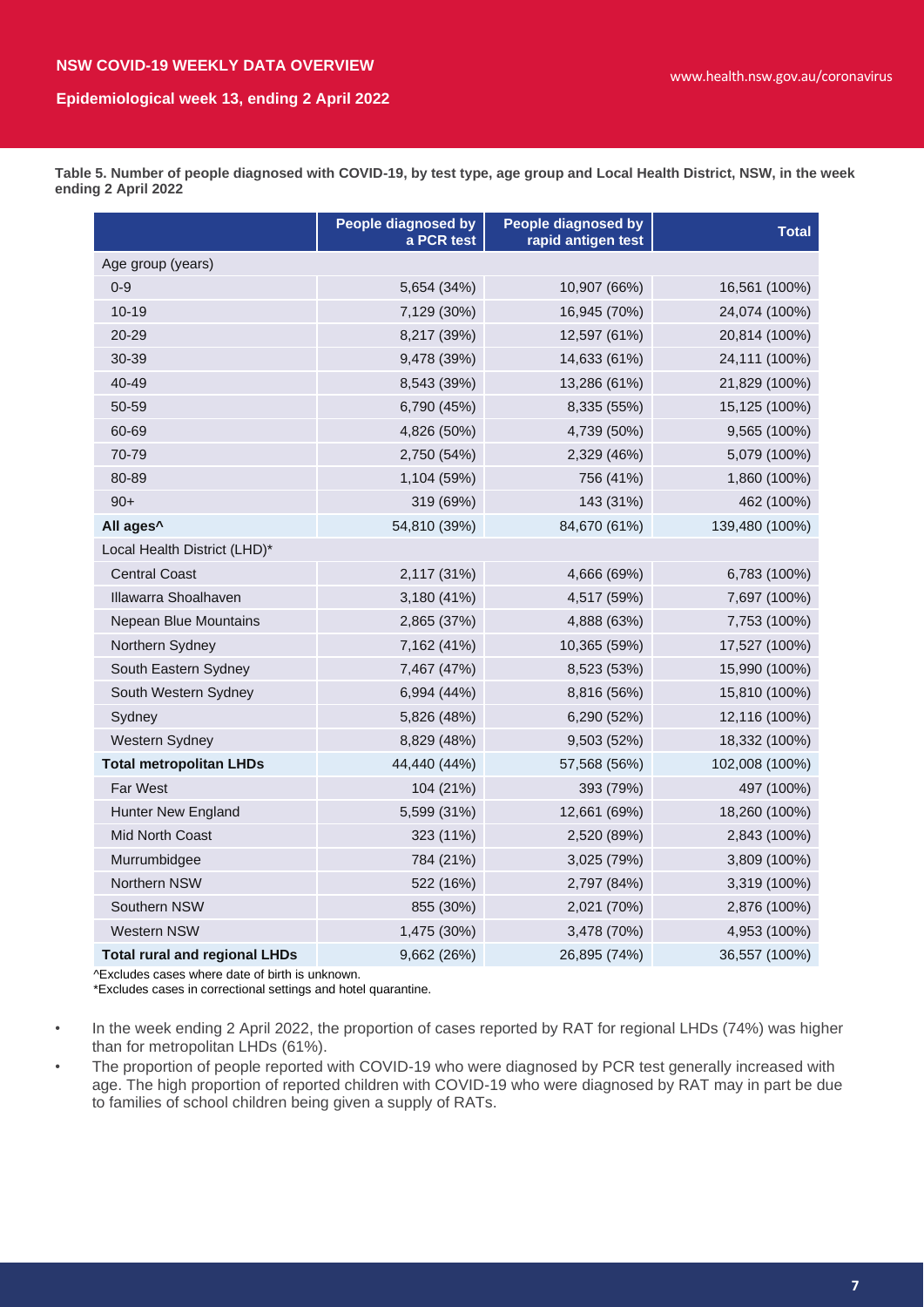**Table 6. Rate per 100,000 population of people diagnosed with COVID-19, by Aboriginal status, age group and Local Health District, NSW, in the week ending 2 April 2022**

|                                      | <b>Case rate in</b><br><b>Aboriginal people</b> | Case rate in non-<br>Aboriginal people# | <b>Total case rate</b> |  |  |
|--------------------------------------|-------------------------------------------------|-----------------------------------------|------------------------|--|--|
| Age group (years)                    |                                                 |                                         |                        |  |  |
| $0 - 9$                              | 833                                             | 1,713                                   | 1,657                  |  |  |
| $10 - 19$                            | 1,504                                           | 2,692                                   | 2,619                  |  |  |
| 20-29                                | 2,538                                           | 1,854                                   | 1,882                  |  |  |
| 30-39                                | 3,162                                           | 2,194                                   | 2,220                  |  |  |
| 40-49                                | 2,041                                           | 2,148                                   | 2,145                  |  |  |
| 50-59                                | 1,588                                           | 1,557                                   | 1,557                  |  |  |
| 60-69                                | 1,363                                           | 1,180                                   | 1,183                  |  |  |
| 70-79                                | 1,169                                           | 993                                     | 995                    |  |  |
| $80+$                                | 817                                             | 725                                     | 725                    |  |  |
| All ages <sup>^</sup>                | 1,744                                           | 1,804                                   | 1,802                  |  |  |
| Local Health District (LHD)*         |                                                 |                                         |                        |  |  |
| <b>Central Coast</b>                 | 1,893                                           | 2,029                                   | 2,023                  |  |  |
| Illawarra Shoalhaven                 | 1,792                                           | 1,903                                   | 1,898                  |  |  |
| Nepean Blue Mountains                | 2,149                                           | 2,106                                   | 2,108                  |  |  |
| Northern Sydney                      | 1,876                                           | 1,917                                   | 1,917                  |  |  |
| South Eastern Sydney                 | 1,709                                           | 1,750                                   | 1,749                  |  |  |
| South Western Sydney                 | 2,059                                           | 1,631                                   | 1,639                  |  |  |
| Sydney                               | 2,111                                           | 1,843                                   | 1,846                  |  |  |
| Western Sydney                       | 2,045                                           | 1,931                                   | 1,933                  |  |  |
| <b>Total metropolitan LHDs</b>       | 1,968                                           | 1,850                                   | 1,853                  |  |  |
| Far West                             | 1,474                                           | 1,695                                   | 1,666                  |  |  |
| <b>Hunter New England</b>            | 1,845                                           | 2,013                                   | 2,001                  |  |  |
| Mid North Coast                      | 1,111                                           | 1,329                                   | 1,314                  |  |  |
| Murrumbidgee                         | 1,478                                           | 1,289                                   | 1,581                  |  |  |
| Northern NSW                         | 820                                             | 1,136                                   | 1,119                  |  |  |
| Southern NSW                         | 1,570                                           | 1,394                                   | 1,401                  |  |  |
| Western NSW                          | 1,687                                           | 1,785                                   | 1,773                  |  |  |
| <b>Total rural and regional LHDs</b> | 1,577                                           | 1,642                                   | 1,676                  |  |  |

# Includes all cases who did not identify as Aboriginal and/or Torres Strait Islander. ^Excludes cases where date of birth is unknown.

\*Excludes cases in correctional settings and hotel quarantine.

- Aboriginal and Torres Strait Islander communities are recognised as a priority group due to key drivers of increased risk of transmission and severity of COVID-19 which include mobility, remoteness, barriers to healthcare access which may include institutional racism and mistrust of mainstream health services, crowded and inadequate housing, and burden of disease.
- Overall, the case rate per 100,000 population was lower for people who are Aboriginal and/or Torres Strait Islander compared to people who are non-Aboriginal, but in metropolitan LHDs the rate for people who are Aboriginal and/or Torres Strait Islander was higher. The rate was highest in the 30-39 year age group for people who are Aboriginal and/or Torres Strait Islander, whereas the rate was highest in the 10-19 year age group for people who are non-Aboriginal.
- Data on Aboriginal cases needs to be interpreted cautiously. NSW Health is no longer interviewing every case and Aboriginal status is now recorded through the short text message survey sent at the time of notification or the RAT registration form. However, not all cases answer the question and hence Aboriginality may be underreported (complete data is available for approximately 80% of cases).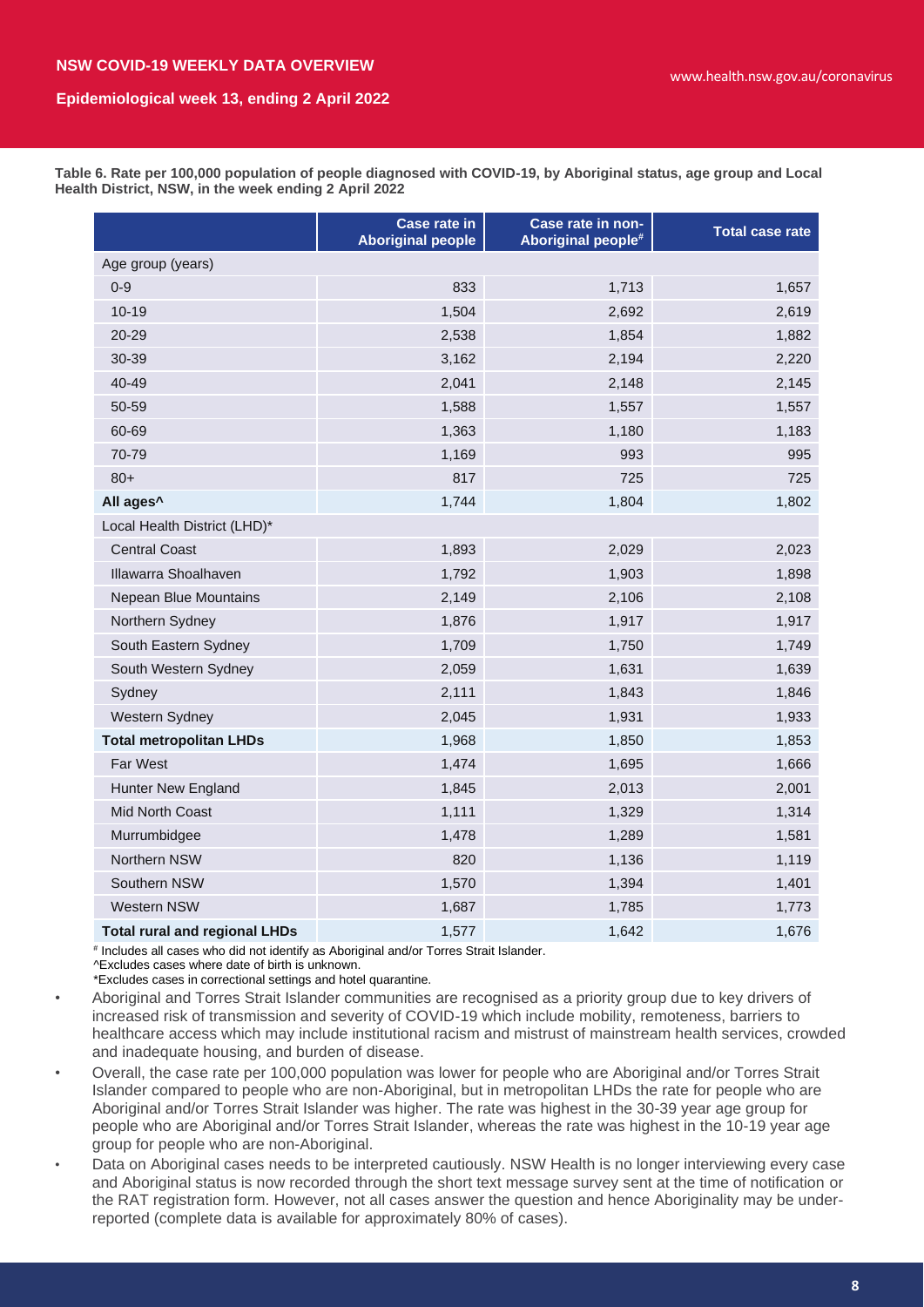# Section 3: Number of people reported to be diagnosed with influenza and other respiratory viral infections

- In the week ending 27 March 2022, 129 cases of influenza A were identified. No cases of influenza B were identified.
- The proportion of positive PCR tests for influenza A or B remained very low. Of 24,517 PCR tests conducted for influenza, 0.53% were positive for influenza A and 0.00% were positive for influenza B.
- Cases of other respiratory viral infections have also increased this week.

#### **Figure 7. Number of positive PCR test results for influenza at sentinel NSW laboratories, January 2020 to 2 April 2022**

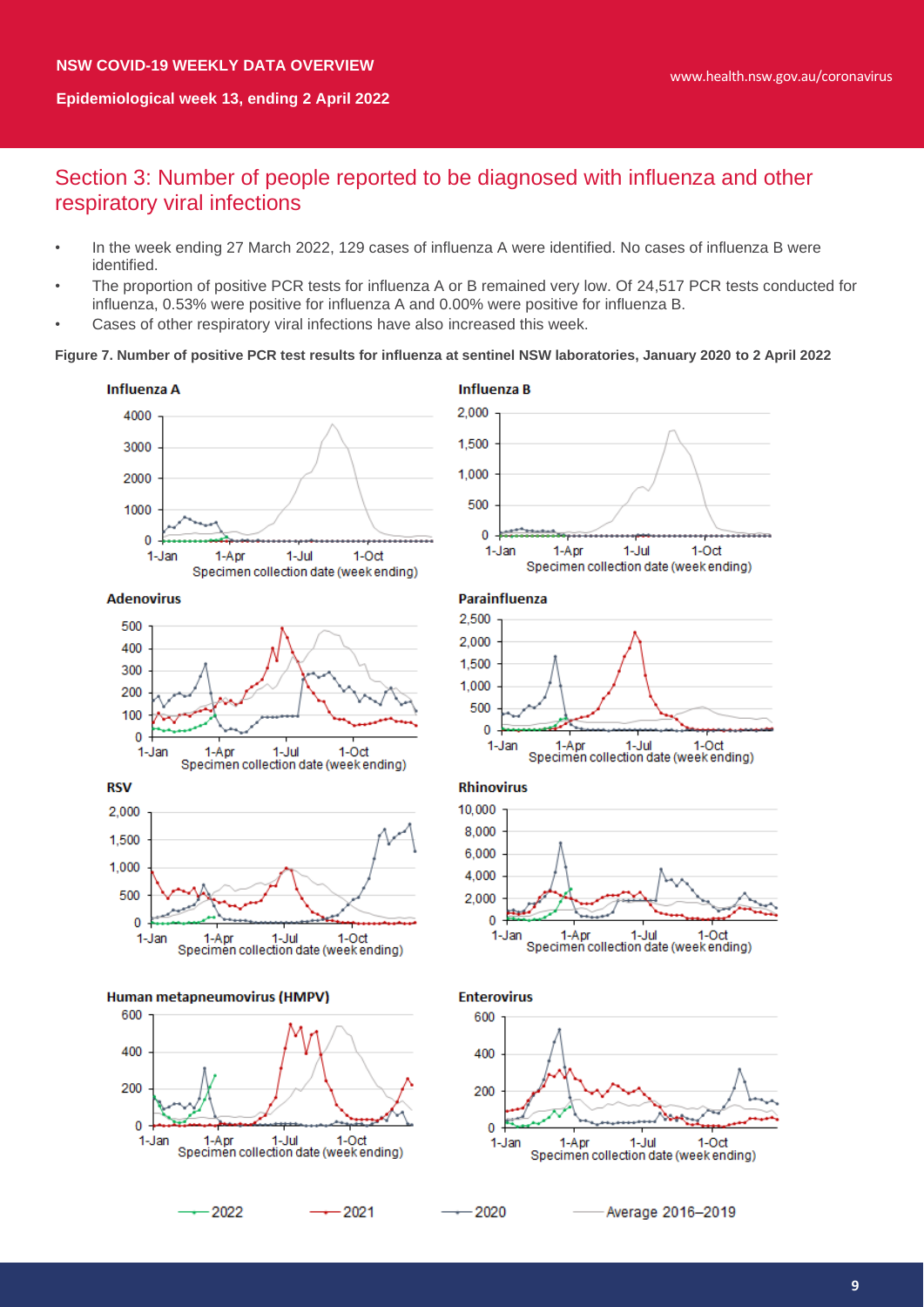# Section 4: Testing

**Figure 8. Rate of PCR tests for COVID-19 per 100,000 population per day, and percentage of PCR tests which were positive for COVID-19, by test date, NSW, in the four weeks to 2 April 2022**



- There were 335,673 PCR tests in the week ending 2 April 2022. This is a 2% decrease compared to 341,241 PCR tests in the previous week.
- The percentage of PCR tests that were positive for COVID-19 was stable at 21% on 2 April 2022, compared to 21% at the end of the previous week.
- The proportion of people with PCR confirmed COVID-19 who were notified to NSW Health by the laboratory within 24 hours of specimen collection was 97% (59,130/60,903) in the week ending 2 April 2022.
- NSW Health has reinforced messages that PCR tests are preferred for people at higher risk of severe illness.

**Figure 9. Rate of PCR tests for COVID-19 per 100,000 population by Local Health District and test date, NSW, in the four weeks to 2 April 2022**



• The rate of PCR tests per 100,000 population decreased slightly in most LHDs this week, with the exception of Central Coast, Hunter New England, Illawarra Shoalhaven and Nepean Blue Mountains LHDs where the rate increased.